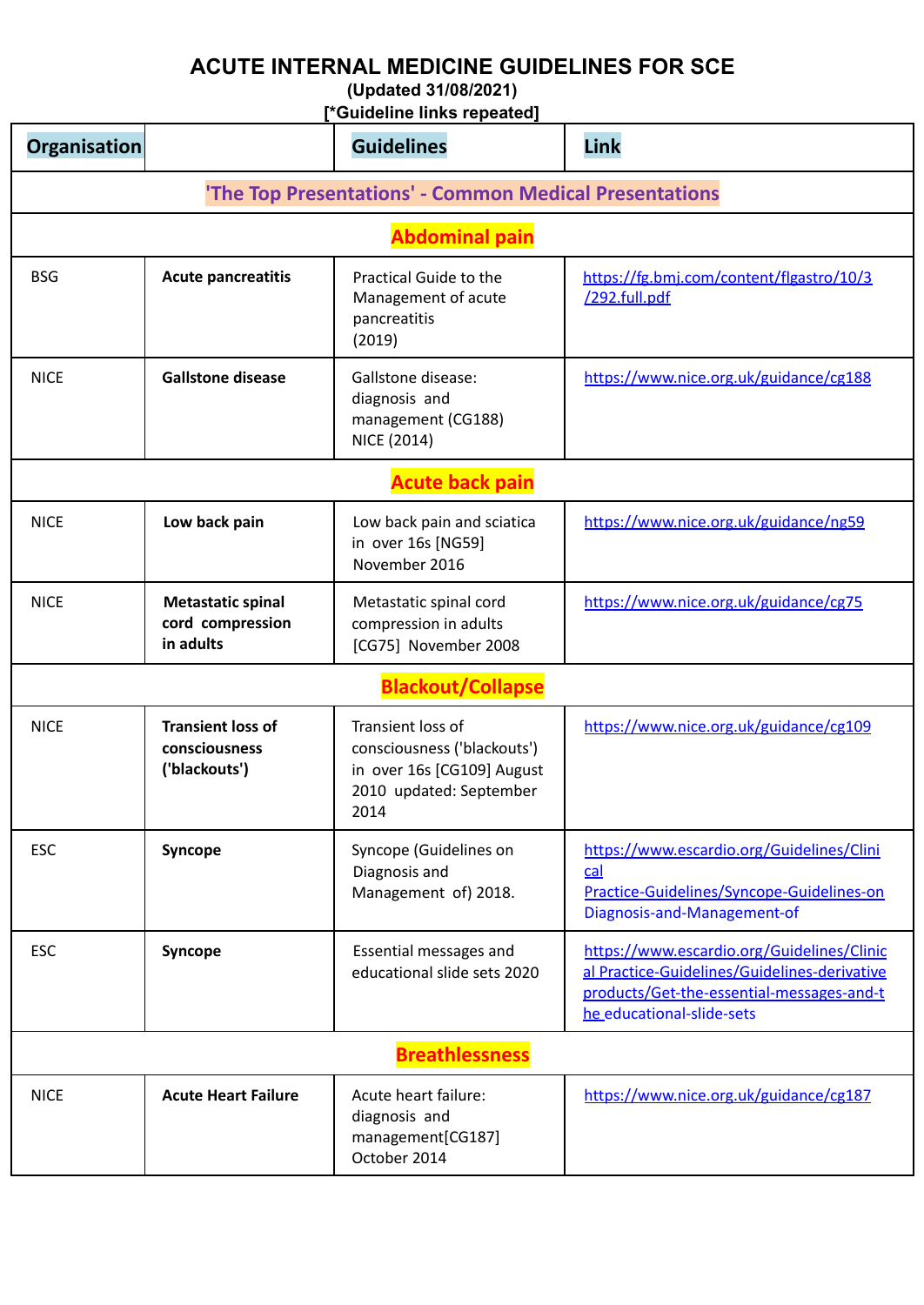| <b>NICE</b> | <b>Chronic Heart Failure</b>  | Chronic heart failure in<br>adults: Diagnosis and<br>management [NG106]<br>September 2018                             | https://www.nice.org.uk/guidance/ng106                                                                                                                               |
|-------------|-------------------------------|-----------------------------------------------------------------------------------------------------------------------|----------------------------------------------------------------------------------------------------------------------------------------------------------------------|
| <b>ESC</b>  | <b>Heart failure</b>          | Acute and Chronic Heart<br>Failure 2021                                                                               | https://www.escardio.org/Guidelines/Clini<br>cal<br>Practice-Guidelines/Acute-and-Chronic-Hea<br>rt Failure                                                          |
| <b>ESC</b>  | <b>Infective endocarditis</b> | Infective Endocarditis<br>(Guidelines on<br>Prevention, Diagnosis<br>and Treatment of) 2015                           | https://www.escardio.org/Guidelines/Clini<br>cal<br>Practice-Guidelines/Infective-Endocarditis<br>Guidelines-on-Prevention-Diagnosis-and<br><b>Treatment-of</b>      |
| <b>ESC</b>  | <b>Infective endocarditis</b> | Essential messages and<br>educational slide sets 2020                                                                 | https://www.escardio.org/Guidelines/Clinic<br>al Practice-Guidelines/Guidelines-derivative<br>products/Get-the-essential-messages-and-t<br>he educational-slide-sets |
| BTS/Sign    | <b>Asthma</b>                 | <b>BTS/SIGN British guideline</b><br>on the management of<br>asthma 2019                                              | https://www.brit-thoracic.org.uk/quality-im<br>provement/guidelines/asthma/                                                                                          |
| <b>NICE</b> | <b>COPD</b>                   | Chronic obstructive<br>pulmonary disease in over<br>16 : Dlagnosis and<br>Management<br>2019                          | https://www.nice.org.uk/guidance/NG115                                                                                                                               |
| <b>BTS</b>  | <b>COPD</b>                   | BTS/ICS Guidelines for the<br>ventilatory management of<br>acute hypercapnic<br>respiratory failure in adults<br>2016 | https://www.brit-thoracic.org.uk/quality-im<br>provement/guidelines/niv/                                                                                             |
| <b>NICE</b> | PE                            | Venous<br>thromboembolic<br>diseases: diagnosis,<br>management and<br>thrombophilia testing<br><b>March 2020</b>      | https://www.nice.org.uk/guidance/ng158                                                                                                                               |
| <b>ESC</b>  | <b>PE</b>                     | Essential messages and<br>educational slide sets 2014                                                                 | https://www.escardio.org/static-file/Escardi<br>o/Guidelines/Publications/ Slide%20Set/20<br>19%20Acute%20PE%20Slide-set%20for%20<br>web.pptx                        |
| <b>BTS</b>  | Pneumothorax                  | Pleural disease guidelines<br>2010                                                                                    | https://www.brit-thoracic.org.uk/d<br>ocument-library/guidelines/pleural<br>-disease/bts-pleural-disease-guidel<br>ine/                                              |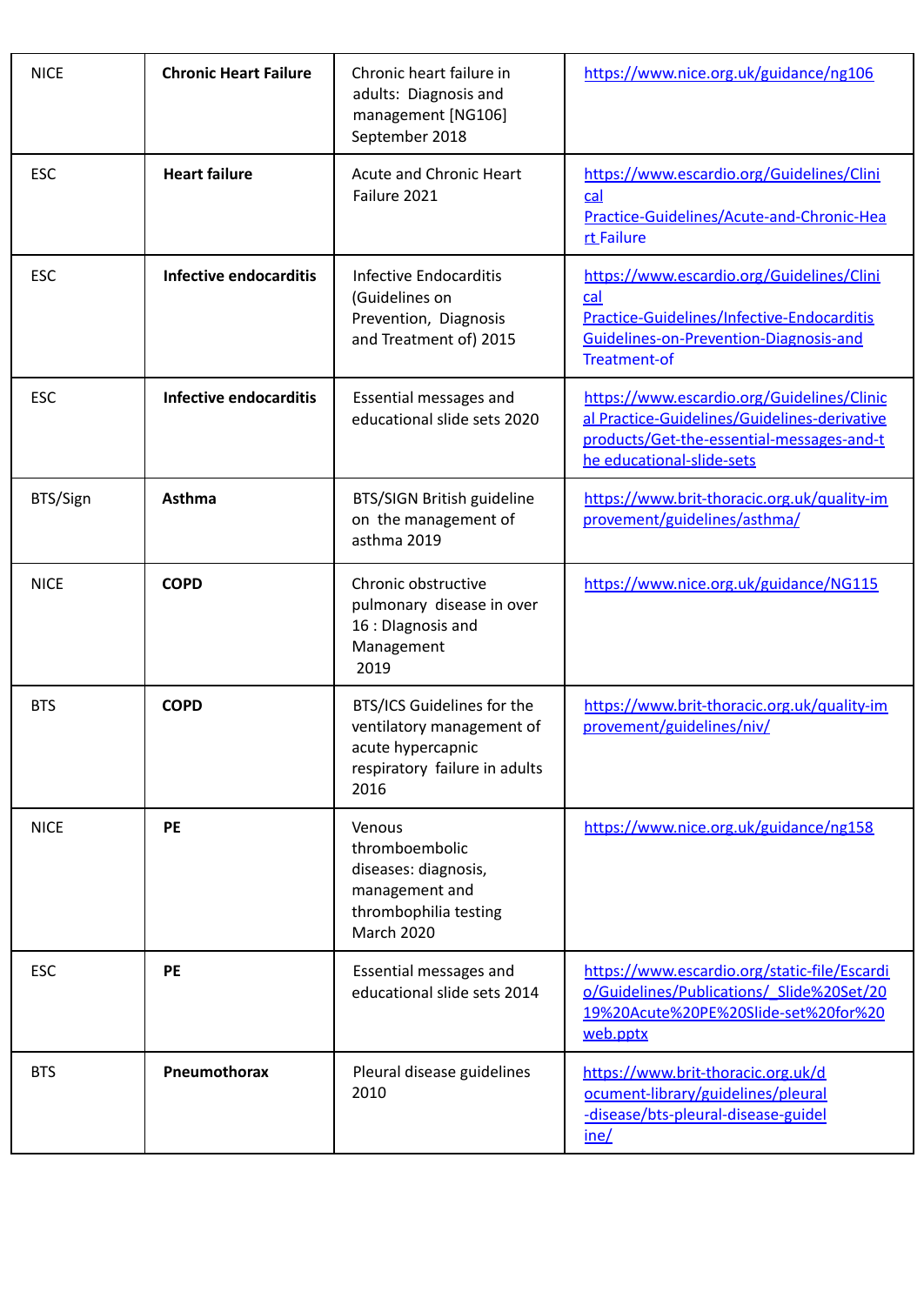| <b>BTS</b>  | Pneumothorax                     | Spontaneous<br>Pneumothorax Poster<br><b>Pleural Disease</b><br>Guideline 2010 (POSTER)   | https://www.oxfordmedicaleducation.com/<br>wp-content/uploads/2015/04/BTS-guideline<br>s-for-pneumothorax.pdf           |
|-------------|----------------------------------|-------------------------------------------------------------------------------------------|-------------------------------------------------------------------------------------------------------------------------|
| <b>NICE</b> | Pneumonia                        | Pneumonia in adults:<br>NG138 and 139 (September<br>2019)                                 | https://www.nice.org.uk/guidance/NG138<br>https://www.nice.org.uk/guidance/NG139                                        |
| <b>NICE</b> | Idiopathic<br>pulmonary fibrosis | Idiopathic pulmonary<br>fibrosis in adults [CG163]<br>June 2013 Last updated:<br>May 2017 | https://www.nice.org.uk/guidance/cg163                                                                                  |
| <b>NICE</b> | Lung cancer                      | NICE Guideline - Lung<br>cancer: diagnosis and<br>management [NG122]<br><b>March 2019</b> | https://www.nice.org.uk/guidance/ng122                                                                                  |
| <b>SIGN</b> | Lung cancer                      | Management of lung<br>cancer 2014 (Quick<br>Reference guide)                              | https://www.sign.ac.uk/media/1378/grg13<br>7.pdf                                                                        |
| BTS*        | <b>Pleural Effusion</b>          | Pleural disease guidelines<br>2010 (quick reference<br>guide)                             | https://www.brit-thoracic.org.uk/d<br>ocument-library/guidelines/pleural<br>-disease/bts-pleural-disease-guidel<br>ine/ |
| <b>BTS</b>  | Oxygen therapy                   | BTS Guideline for oxygen<br>in healthcare and<br>use<br>emergency settings 2017           | https://thorax.bmj.com/content/thoraxjnl/<br>72/Suppl 1/ii1.full.pdf                                                    |
| <b>NICE</b> | TB                               | NICE Guideline -<br>Tuberculosis [NG33] 2016                                              | https://www.nice.org.uk/guidance/ng33                                                                                   |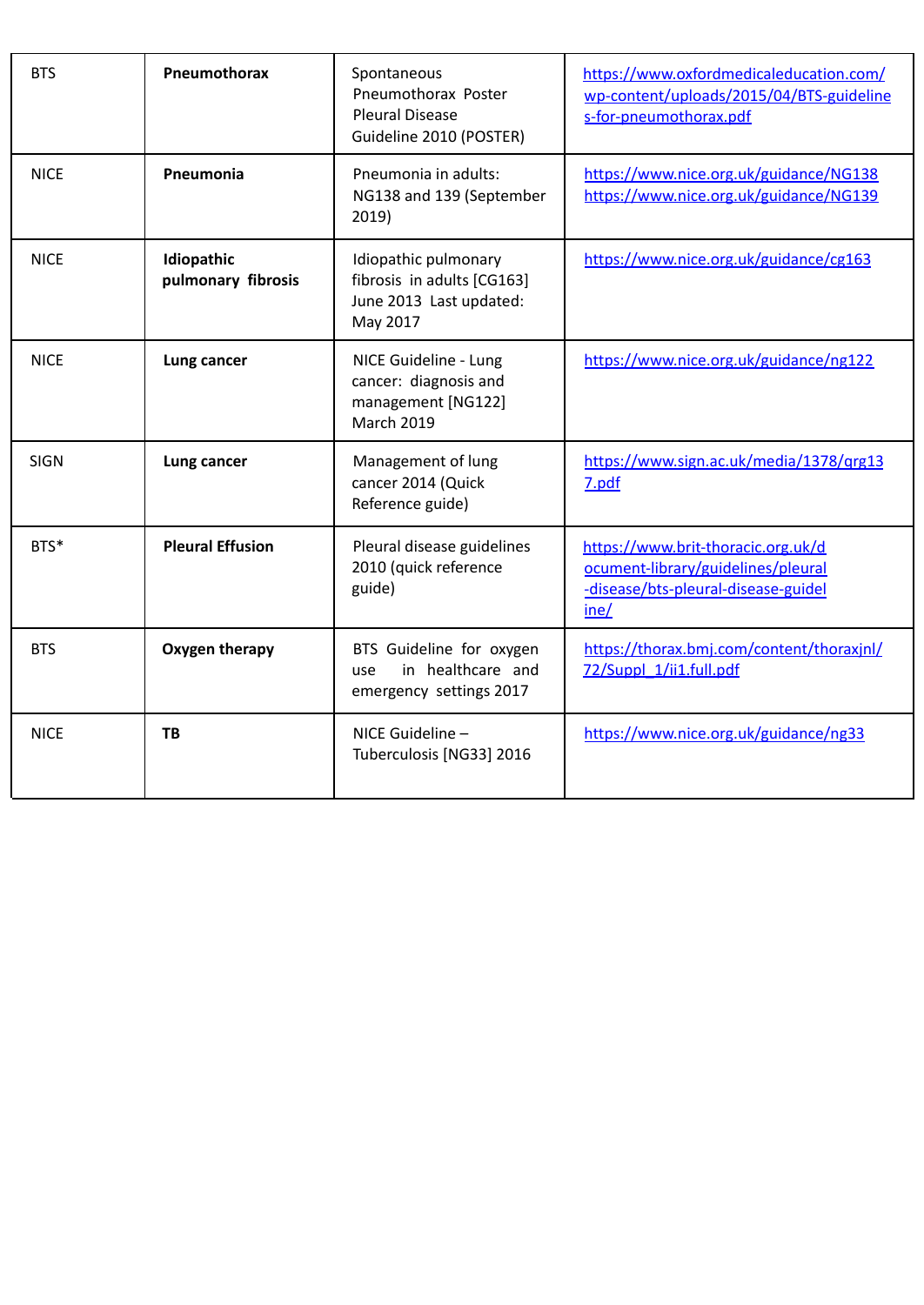|             | <b>Chest Pain</b>                                                                                      |                                                                                                                                         |                                                                                                                                                                      |  |
|-------------|--------------------------------------------------------------------------------------------------------|-----------------------------------------------------------------------------------------------------------------------------------------|----------------------------------------------------------------------------------------------------------------------------------------------------------------------|--|
| <b>NICE</b> | Chest pain                                                                                             | Chest pain of recent<br>onset: assessment and<br>diagnosis Clinical<br>guideline [CG95]<br>March 2010 Last<br>updated: November<br>2016 | https://www.nice.org.uk/guidance/cg95                                                                                                                                |  |
| <b>NICE</b> | Stable angina                                                                                          | Stable angina: management<br>Clinical guideline [CG126]<br>July 2011 Last updated:<br>August 2016                                       | https://www.nice.org.uk/guidance/cg126                                                                                                                               |  |
| <b>NICE</b> | <b>Acute Coronary</b><br><b>Syndromes</b>                                                              | <b>Acute Coronary</b><br>Syndromes [NG185]<br>November 2020                                                                             | https://www.nice.org.uk/guidance/ng185                                                                                                                               |  |
| <b>ESC</b>  | <b>ACS without ST</b><br>elevation                                                                     | <b>Acute Coronary Syndromes</b><br>(ACS) in patients presenting<br>without persistent<br>ST-segment elevation<br>(Management of) 2020   | https://www.escardio.org/Guidelines/Clini<br>cal Practice-Guidelines/Acute-Coronary<br>Syndromes-ACS-in-patients-presenti<br>ng without-persistent-ST-segm           |  |
| <b>ESC</b>  | <b>NSTE-ACS</b>                                                                                        | Essential messages and<br>educational slide sets 2020                                                                                   | https://www.escardio.org/Guidelines/Clinic<br>al Practice-Guidelines/Guidelines-derivative<br>products/Get-the-essential-messages-and-t<br>he educational-slide-sets |  |
| <b>SCE</b>  | <b>ACS with ST elevation</b>                                                                           | <b>Guidelines on Management</b><br>of Acute Myocardial<br><b>Infarction in Patients</b><br>Presenting with ST-Segment<br>Elevation 2017 | https://www.escardio.org/Guidelines/Clini<br>cal Practice-Guidelines/Acute-Myocardial<br>Infarction-in-patients-presenting-with-ST<br>segment-elevation-Ma           |  |
| <b>SCE</b>  | <b>Acute Myocardial</b><br><b>Infarction in</b><br>patients<br>presenting with ST<br>segment elevation | Essential messages and<br>educational slide sets                                                                                        | https://www.escardio.org/Guidelines/Clinic<br>al Practice-Guidelines/Guidelines-derivative<br>products/Get-the-essential-messages-and-t<br>he educational-slide-sets |  |

|             |                 | <b>Confusion, Acute/Delirium</b>                                                  |                                        |
|-------------|-----------------|-----------------------------------------------------------------------------------|----------------------------------------|
| <b>NICE</b> | <b>Delirium</b> | Delirium: prevention,<br>diagnosis and<br>management [CG103]<br><b>March 2019</b> | https://www.nice.org.uk/guidance/cg103 |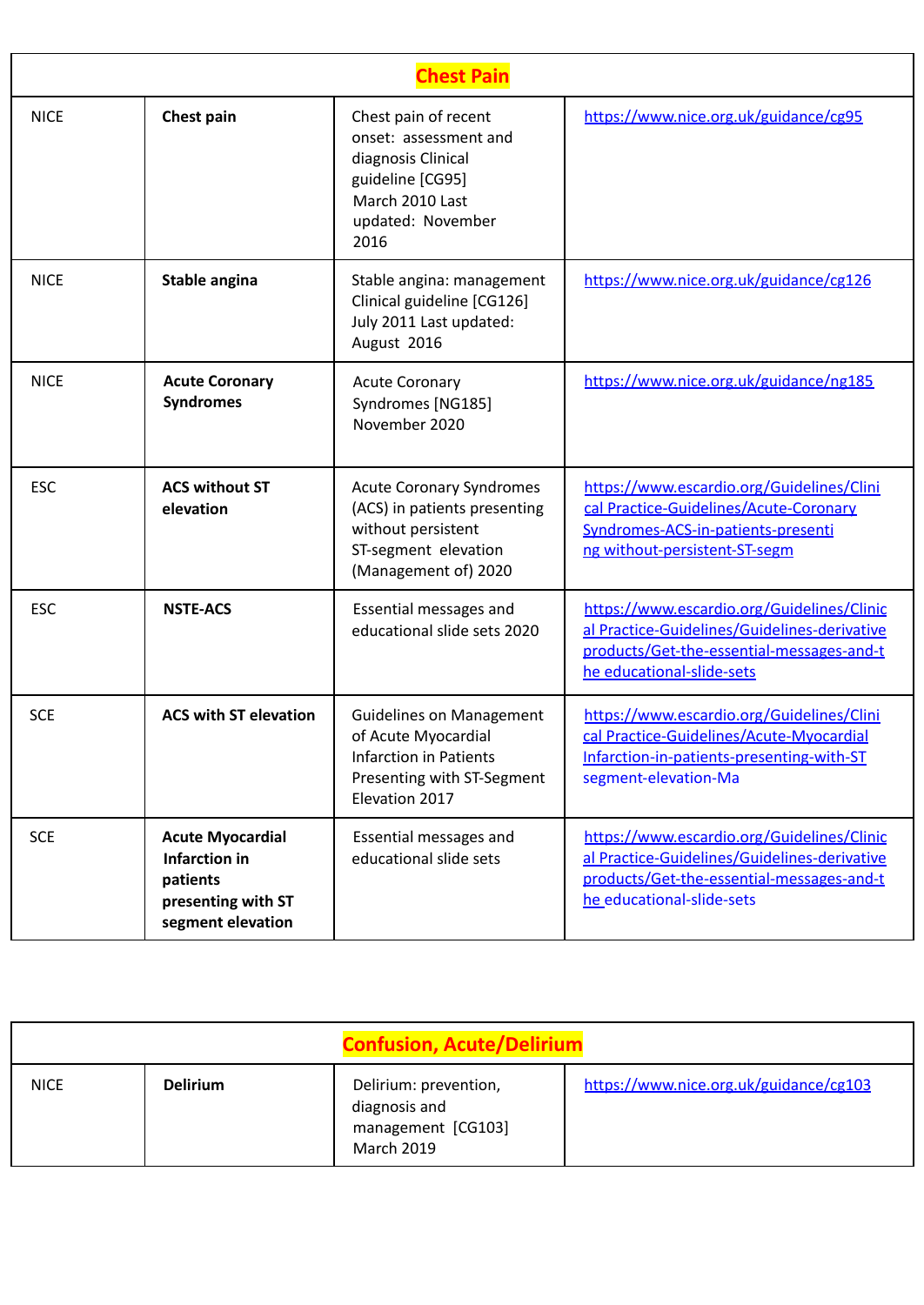| <b>Diarrhoea</b> |                           |                                                                                                           |                                        |
|------------------|---------------------------|-----------------------------------------------------------------------------------------------------------|----------------------------------------|
| <b>NICE</b>      | <b>IBS</b>                | Irritable bowel syndrome<br>in adults: diagnosis and<br>management[CG61] 2008<br>Last updated: April 2017 | https://www.nice.org.uk/guidance/cg61  |
| <b>NICE</b>      | <b>Coeliac disease</b>    | Coeliac disease:<br>recognition, assessment<br>and management [NG20]<br>2015                              | https://www.nice.org.uk/guidance/ng20  |
| <b>NICE</b>      | <b>Crohn's disease</b>    | Crohn's disease:<br>management [NG129] May<br>2019                                                        | https://www.nice.org.uk/guidance/ng129 |
| <b>NICE</b>      | <b>Ulcerative colitis</b> | Ulcerative colitis:<br>management [NG130] May<br>2019                                                     | https://www.nice.org.uk/guidance/ng130 |
| <b>NICE</b>      | <b>Colorectal cancer</b>  | Colorectal cancer [NG151]<br>Jan 2020                                                                     | https://www.nice.org.uk/guidance/ng151 |
|                  |                           | <b>Falls</b>                                                                                              |                                        |
| <b>NICE</b>      | <b>Falls</b>              | Falls in older people:<br>assessing risk and<br>prevention [CG161] June<br>2013                           | https://www.nice.org.uk/guidance/CG161 |
|                  |                           | eve                                                                                                       |                                        |
| <b>NICE</b>      | <b>Sepsis</b>             | Sepsis: recognition,<br>diagnosis and early<br>management [NG51] July<br>2016 Updated Sept 2017           | https://www.nice.org.uk/guidance/ng51  |
| <b>NICE</b>      | <b>Neutropenic sepsis</b> | Neutropenic sepsis:<br>prevention and<br>management in people<br>with cancer [CG151]<br>September 2012    | https://www.nice.org.uk/guidance/cg151 |

| <b>Fits/Seizure</b> |                 |                                                                                           |                                        |  |
|---------------------|-----------------|-------------------------------------------------------------------------------------------|----------------------------------------|--|
| <b>NICE</b>         | <b>Epilepsy</b> | Epilepsies: diagnosis and<br>management [CG137]<br>January 2012<br>Last updated: May 2021 | https://www.nice.org.uk/guidance/cg137 |  |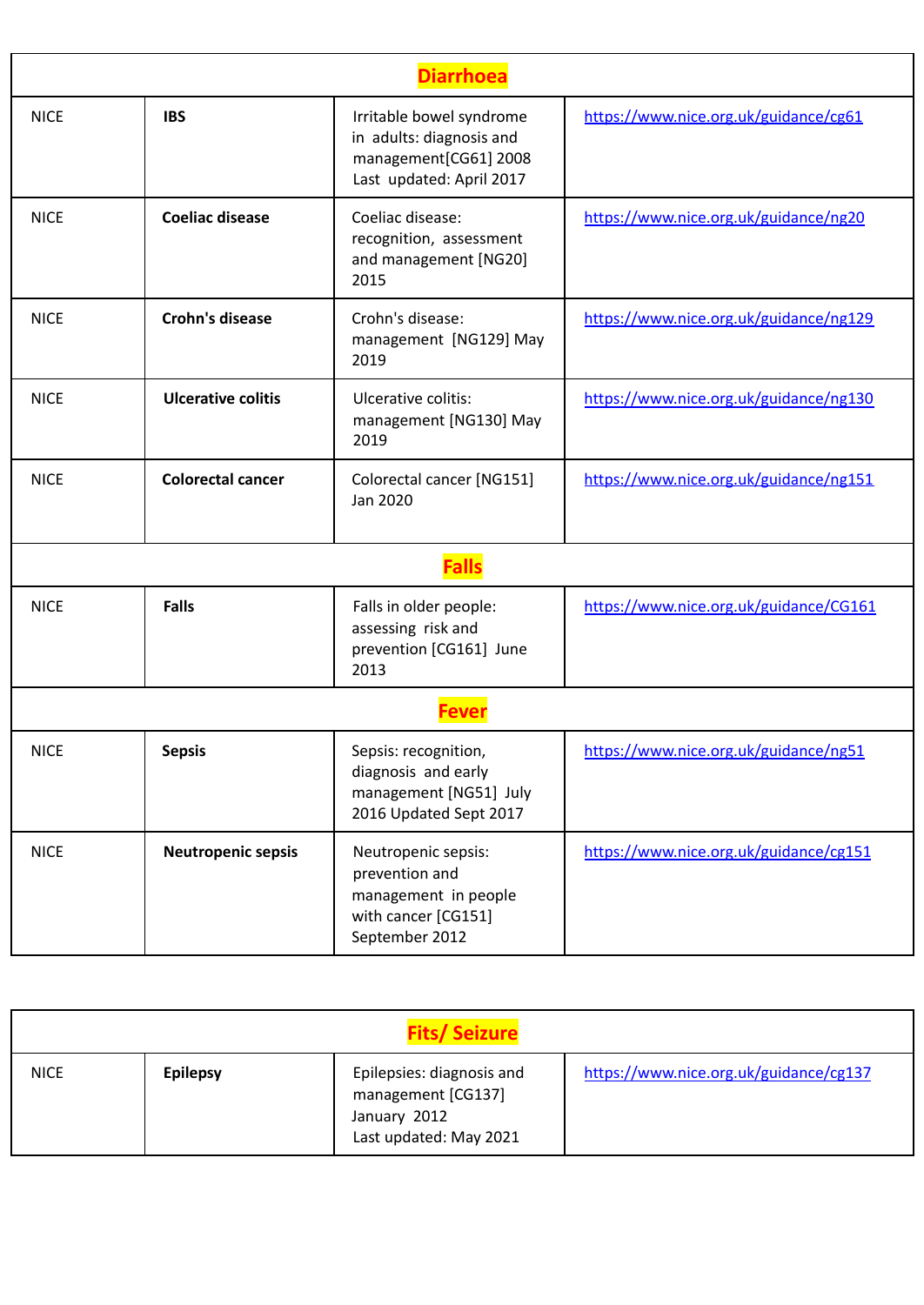|             |                          | <b>Haematemesis &amp; Melaena</b>                                                                                           |                                                                                                                                           |
|-------------|--------------------------|-----------------------------------------------------------------------------------------------------------------------------|-------------------------------------------------------------------------------------------------------------------------------------------|
| <b>NICE</b> | <b>Upper GI bleed</b>    | Acute upper<br>gastrointestinal bleeding<br>in over 16s:<br>management<br>[CG141]<br>June 2012 Last updated:<br>August 2016 | https://www.nice.org.uk/guidance/cg141                                                                                                    |
| <b>NICE</b> | <b>Liver Cirrhosis</b>   | Cirrhosis in over 16s:<br>assessment and<br>management [NG50] July<br>2016                                                  | https://www.nice.org.uk/guidance/ng50                                                                                                     |
|             |                          | <b>Headache</b>                                                                                                             |                                                                                                                                           |
| <b>NICE</b> | Headache                 | Headaches in over 12s:<br>diagnosis<br>and<br>[CG150]<br>management<br>2012 Last updated: May<br>2021                       | https://www.nice.org.uk/guidance/cg150                                                                                                    |
| <b>BASH</b> | Headache                 | <b>National Headache</b><br>Management system for<br>Adults 2019                                                            | https://www.bash.org.uk/downloads<br>/guidelines2019/02 BASHNationalHe<br>adache Management SystemforAdul<br>ts 2019 guideline versi1.pdf |
|             |                          | <b>Jaundice</b>                                                                                                             |                                                                                                                                           |
| NICE*       | <b>Liver Cirrhosis</b>   | Cirrhosis in over 16s:<br>assessment and<br>management [NG50] July<br>2016                                                  | https://www.nice.org.uk/guidance/ng50                                                                                                     |
| <b>NICE</b> | <b>NAFLD</b>             | Non-alcoholic fatty liver<br>disease (NAFLD):<br>assessment and<br>management [NG49] July<br>2016                           | https://www.nice.org.uk/guidance/ng49                                                                                                     |
| <b>NICE</b> | <b>Hepatitis B</b>       | Hepatitis B (chronic):<br>diagnosis and management<br>Clinical [CG165] June 2013<br>Updated October 2017                    | https://www.nice.org.uk/guidance/cg165                                                                                                    |
| <b>NICE</b> | <b>Hepatitis B&amp;C</b> | Hepatitis B and C<br>testing: people at risk of<br>infection [PH43] 2012<br>Last updated: March<br>2013                     | https://www.nice.org.uk/guidance/ph43                                                                                                     |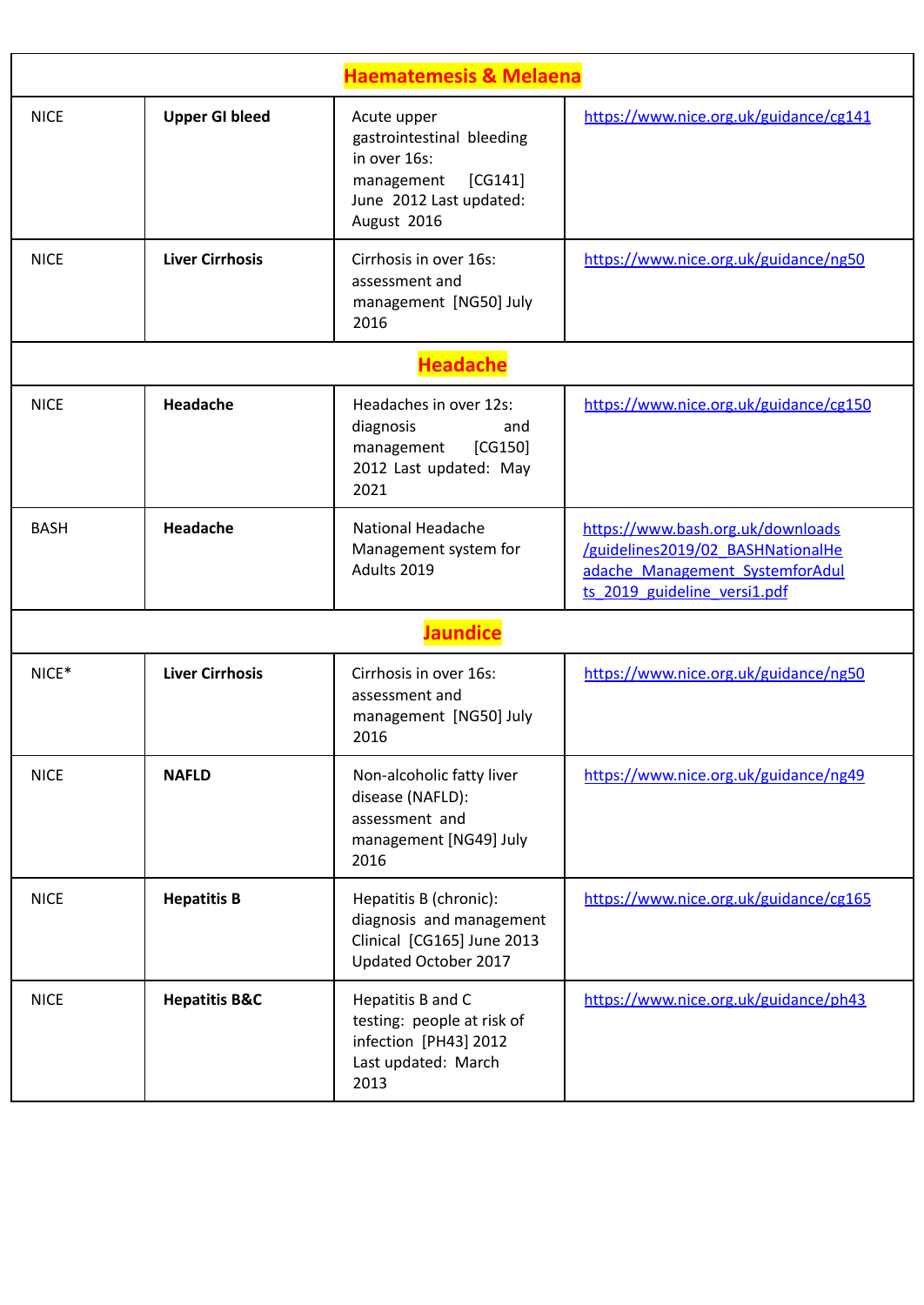|                 |                                      | <b>Limb Pain and Swelling</b>                                                                                                                                             |                                                                                                                                                                      |
|-----------------|--------------------------------------|---------------------------------------------------------------------------------------------------------------------------------------------------------------------------|----------------------------------------------------------------------------------------------------------------------------------------------------------------------|
| NICE*           | <b>VTE</b>                           | Venous<br>thromboembolic<br>diseases: diagnosis,<br>management and<br>thrombophilia testing<br>[NG158] March 2020                                                         | https://www.nice.org.uk/guidance/ng158                                                                                                                               |
|                 |                                      | <b>Palpitations</b>                                                                                                                                                       |                                                                                                                                                                      |
| <b>ESC</b>      | <b>Atrial Fibrillation</b>           | 2020 Guidelines for<br>Management of Atrial<br>Fibrillation                                                                                                               | https://www.escardio.org/Guidelines/Clini<br>cal Practice-Guidelines/Atrial-Fibrillation<br><b>Management</b>                                                        |
| <b>ESC</b>      | <b>Atrial Fibrillation</b>           | Essential messages and<br>educational slide sets 2020                                                                                                                     | https://www.escardio.org/Guidelines/Clinic<br>al Practice-Guidelines/Guidelines-derivative<br>products/Get-the-essential-messages-and-t<br>he_educational-slide-sets |
| <b>NICE</b>     | Arrhythmias and<br>heart failure ICD | Implantable cardioverter<br>defibrillators and cardiac<br>resynchronisation therapy<br>for arrhythmias and heart<br>failure Technology appraisal<br>guidance [TA314] 2014 | https://www.nice.org.uk/guidance/ta314                                                                                                                               |
|                 |                                      | <b>Poisoning</b>                                                                                                                                                          |                                                                                                                                                                      |
| <b>NICE</b>     | Drug misuse                          | Drug misuse prevention:<br>targeted interventions<br>[NG64] 2017                                                                                                          | https://www.nice.org.uk/guidance/ng64                                                                                                                                |
| <b>NICE</b>     | Self-harm                            | Self-harm in over 8s:<br>short term management<br>and<br>prevention of recurrence<br>[CG16] July 2004                                                                     | https://www.nice.org.uk/guidance/cg16                                                                                                                                |
| <b>NICE</b>     | Self-harm                            | Self-harm in over 8s: long<br>term management<br>[CG133] 2011                                                                                                             | https://www.nice.org.uk/guidance/cg133                                                                                                                               |
| <b>NICE</b>     | Self-harm                            | Self-harm Quality<br>standard [QS34] June<br>2013                                                                                                                         | https://www.nice.org.uk/guidance/gs34                                                                                                                                |
|                 |                                      | Rash                                                                                                                                                                      |                                                                                                                                                                      |
| <b>NICE</b>     | <b>Drug allergy</b>                  | Drug allergy: diagnosis<br>and management<br>[CG183] 2014                                                                                                                 | https://www.nice.org.uk/guidance/cg183                                                                                                                               |
| <b>NICE CKS</b> | <b>Urticaria</b>                     | Urticaria Management                                                                                                                                                      | https://cks.nice.org.uk/urticaria                                                                                                                                    |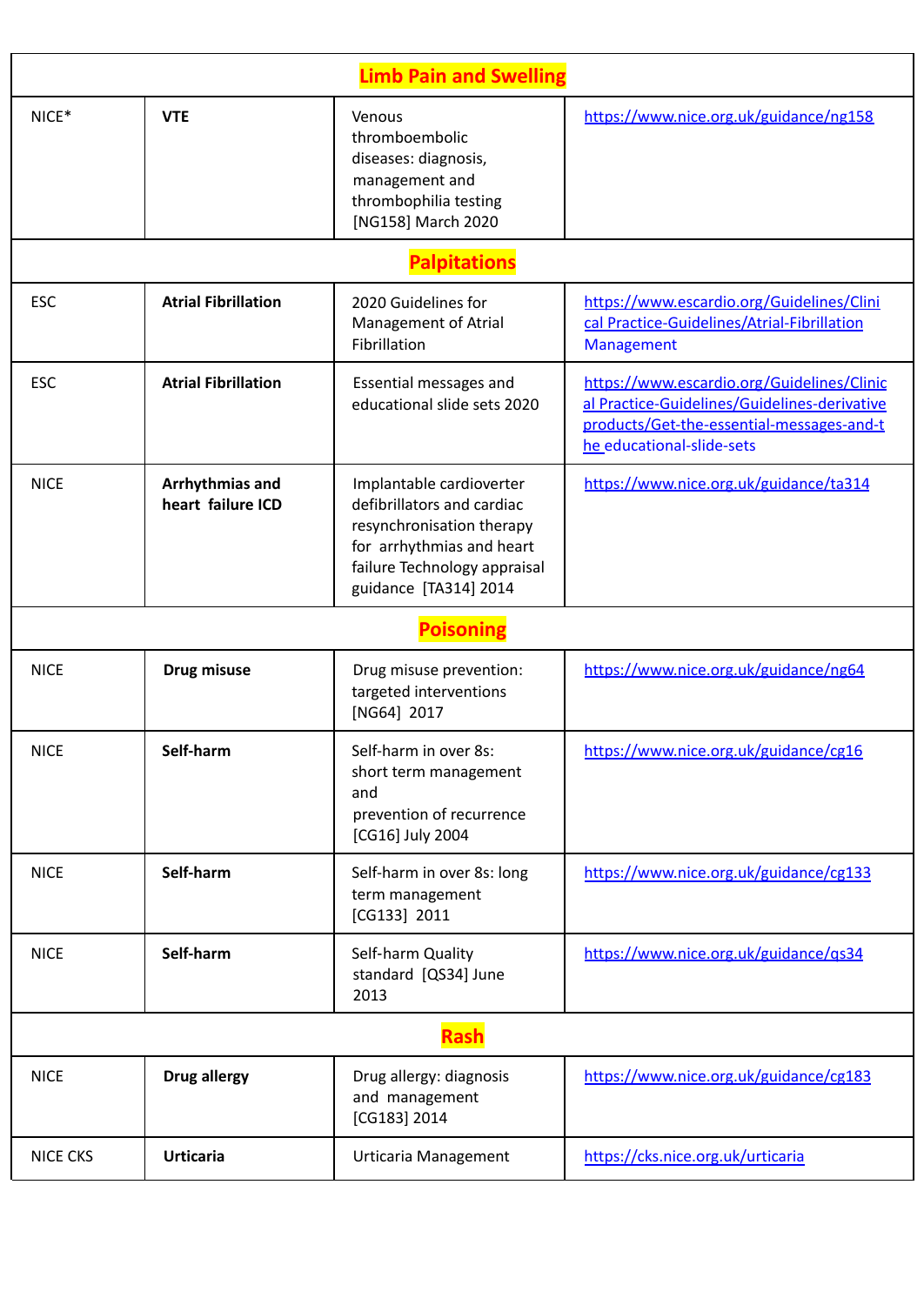|             |                    | Last revised in August 2021                                                                                |                                        |
|-------------|--------------------|------------------------------------------------------------------------------------------------------------|----------------------------------------|
| <b>NICE</b> | <b>Anaphylaxis</b> | Anaphylaxis: assessment<br>and referral after<br>emergency<br>treatment [CG134]2011<br>Updated August 2020 | https://www.nice.org.uk/guidance/cg134 |

| <b>Weakness and Paralysis</b> |                                               |                                                                                                                   |                                                                                                                               |
|-------------------------------|-----------------------------------------------|-------------------------------------------------------------------------------------------------------------------|-------------------------------------------------------------------------------------------------------------------------------|
| <b>RCP</b>                    | <b>Stroke (ischaemic</b><br>and haemorrhagic) | National clinical guideline<br>for stroke 2016                                                                    | https://www.strokeaudit.org/SupportFiles<br>/Documents/Guidelines/2016-National-Cli<br>nical-Guideline-for-Stroke-5t-(1).aspx |
|                               |                                               | <b>Acute kidney injury and chronic kidney disease</b>                                                             |                                                                                                                               |
| <b>NICE</b>                   | AKI                                           | Acute kidney injury:<br>prevention, detection<br>and management<br>[NG148] December 2019                          | https://www.nice.org.uk/guidance/ng148                                                                                        |
| <b>NICE</b>                   | <b>CKD</b>                                    | Chronic kidney disease<br>in adults: assessment<br>and<br>management [NG203]<br>August 2021                       | https://www.nice.org.uk/guidance/ng203                                                                                        |
| <b>NICE</b>                   | <b>Renal Replacement</b><br><b>Therapy</b>    | Renal replacement<br>therapy services for<br>adults Quality standard<br>[QS72] 2014 Last<br>updated: October 2018 | https://www.nice.org.uk/guidance/gs72                                                                                         |
|                               |                                               | <b>Management of Patients Requiring Palliative and End of Life Care</b>                                           |                                                                                                                               |
| <b>NICE</b>                   | End of life care                              | Care of dying adults in the<br>last days of life [NG31]<br>2015                                                   | https://www.nice.org.uk/guidance/ng31                                                                                         |
|                               |                                               | <b>Other Important Presentations</b>                                                                              |                                                                                                                               |
|                               |                                               | <b>Abdominal Mass/Hepatosplenomegaly</b>                                                                          |                                                                                                                               |
| <b>NICE</b>                   | <b>Suspected cancer</b>                       | Suspected<br>cancer:<br>recognition<br>and referral<br>[NG12] 2015 Last updated:<br>January 2021                  | https://www.nice.org.uk/guidance/ng12                                                                                         |
|                               |                                               | <b>Abdominal Swelling and Constipation</b>                                                                        |                                                                                                                               |
| <b>NICE CKS</b>               | Constipation                                  | Constipation<br>Last revised in November 2020                                                                     | https://cks.nice.org.uk/constipation                                                                                          |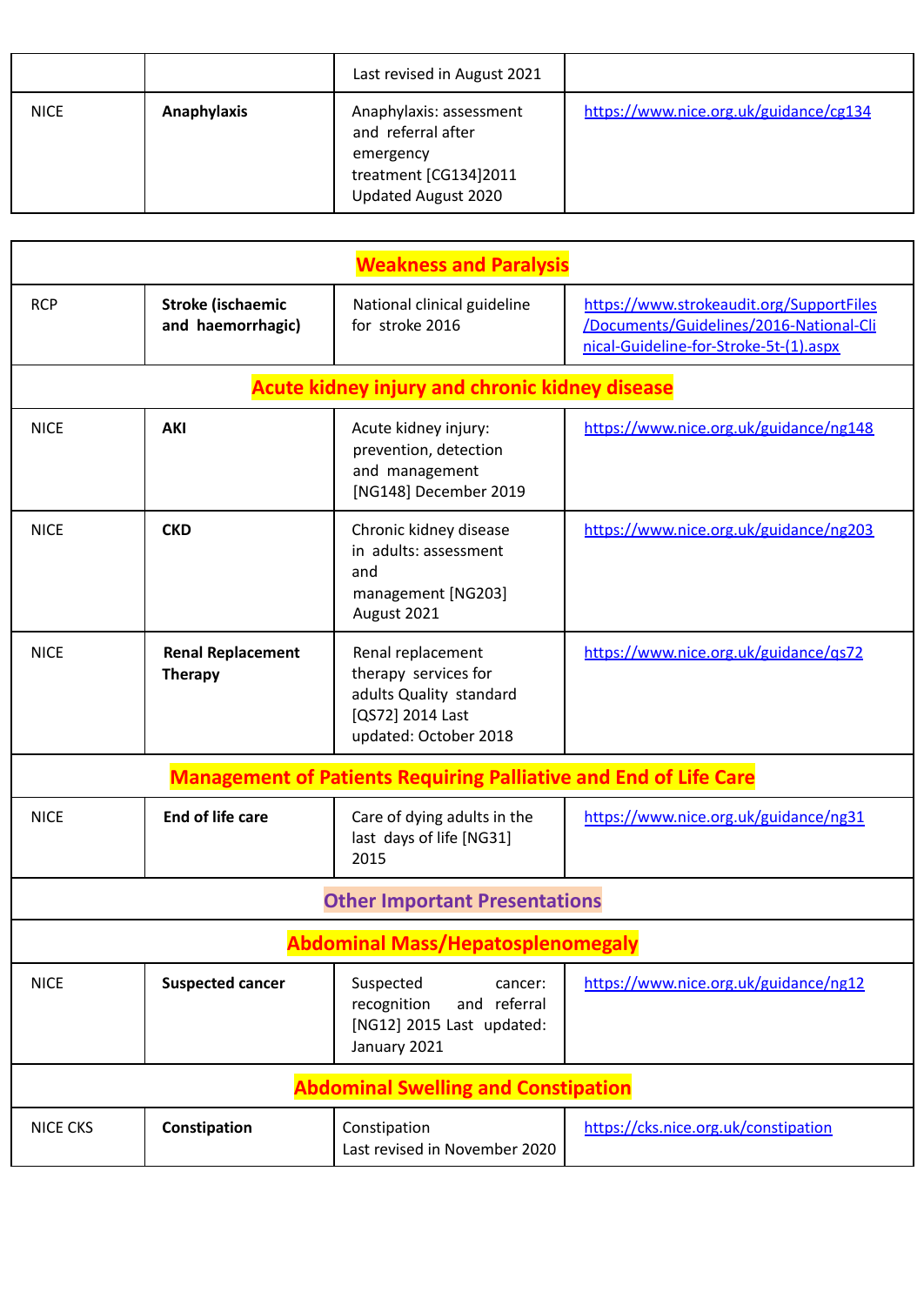| <b>Abnormal sensation</b> |                                         |                                                                                                                                               |                                       |  |
|---------------------------|-----------------------------------------|-----------------------------------------------------------------------------------------------------------------------------------------------|---------------------------------------|--|
| <b>NICE</b>               | <b>Diabetic Neuropathy</b>              | Diabetic foot problems:<br>prevention and<br>management [NG19]<br>2015<br>Last updated: October 2019                                          | https://www.nice.org.uk/guidance/ng19 |  |
|                           | <b>Aggressive / Disturbed Behaviour</b> |                                                                                                                                               |                                       |  |
| <b>NICE</b>               | Violence and<br><b>Aggression</b>       | Violence and aggression:<br>short-term management<br>in mental health, health<br>and community settings<br>[NG10] Published date:<br>May 2015 | https://www.nice.org.uk/guidance/ng10 |  |

| <b>Alcohol and Substance Dependence</b> |                                            |                                                                                                                                    |                                        |  |
|-----------------------------------------|--------------------------------------------|------------------------------------------------------------------------------------------------------------------------------------|----------------------------------------|--|
| <b>NICE</b>                             | <b>Alcohol misuse</b>                      | Alcohol-use disorders:<br>diagnosis, assessment<br>and management of<br>harmful<br>drinking and alcohol<br>dependence [CG115] 2011 | https://www.nice.org.uk/guidance/cg115 |  |
| $NICE *$                                | Drug misuse                                | Drug misuse prevention:<br>targeted interventions<br>[NG64] 2017                                                                   | https://www.nice.org.uk/guidance/ng64  |  |
|                                         |                                            | <b>Anxiety/Panic Disorder</b>                                                                                                      |                                        |  |
| NICE*                                   | Anxiety                                    | Generalised<br>anxiety<br>disorder<br>and<br>panic<br>disorder<br>adults:<br>in<br>[CG113]<br>management<br>2011 Updated July 2019 | https://www.nice.org.uk/guidance/cg113 |  |
|                                         |                                            | <b>Bruising and spontaneous bleeding</b>                                                                                           |                                        |  |
| <b>NICE</b>                             | <b>Bruising</b>                            | <b>Bruising</b><br><b>March 2021</b>                                                                                               | https://cks.nice.org.uk/bruising       |  |
| <b>Dialysis</b>                         |                                            |                                                                                                                                    |                                        |  |
| NICE <sup>*</sup>                       | <b>Renal Replacement</b><br><b>Therapy</b> | Renal replacement<br>therapy services for<br>adults Quality standard<br>[QS72] 2014 Last<br>updated: October 2018                  | https://www.nice.org.uk/guidance/qs72  |  |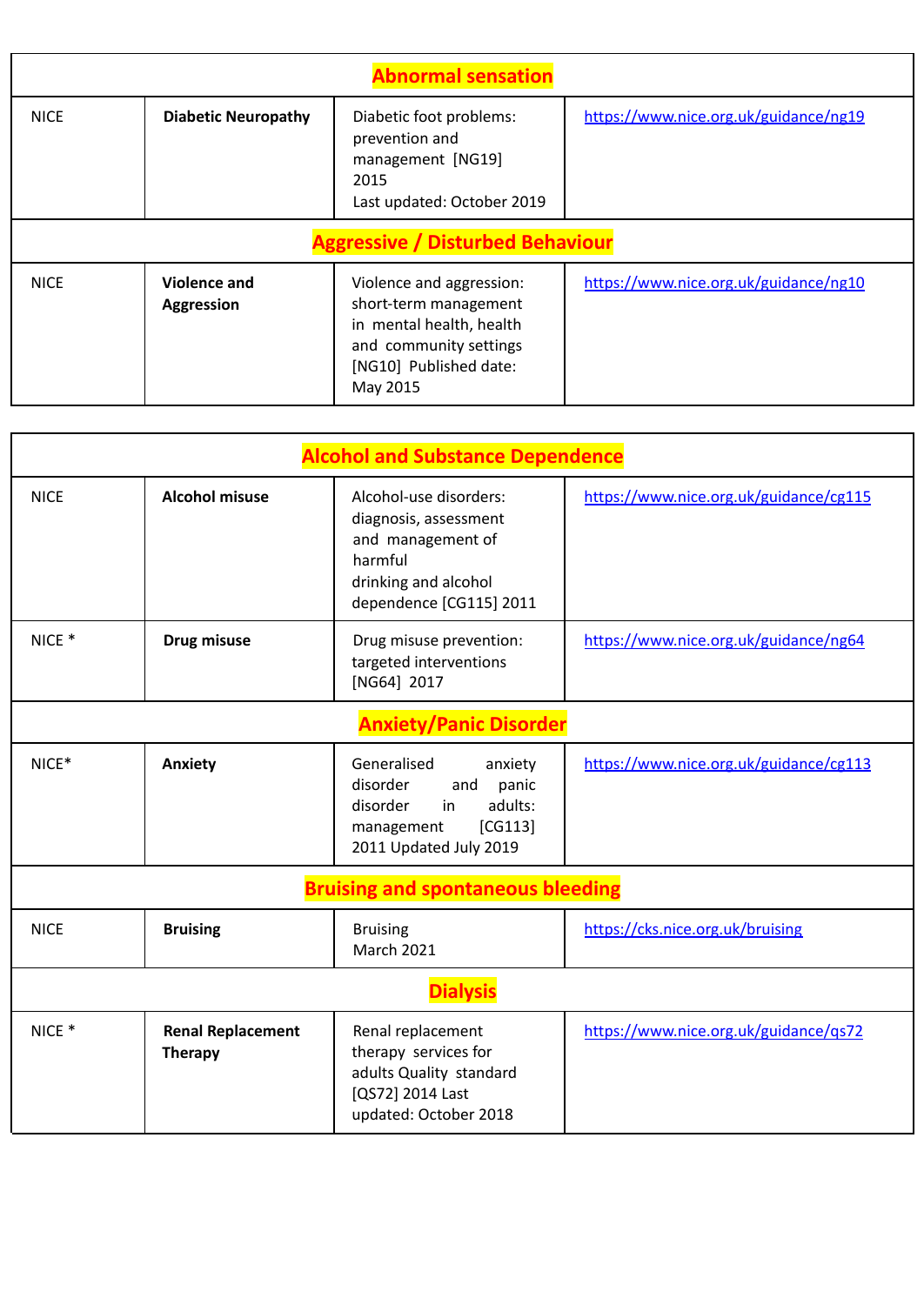| NICE*                                   | <b>CKD</b>                | Chronic kidney disease<br>in adults: assessment<br>and<br>management [NG203]<br>August 2021                                                       | https://www.nice.org.uk/guidance/ng203 |  |
|-----------------------------------------|---------------------------|---------------------------------------------------------------------------------------------------------------------------------------------------|----------------------------------------|--|
|                                         |                           | <b>Dyspepsia</b>                                                                                                                                  |                                        |  |
| <b>NICE</b>                             | <b>GORD and Dyspepsia</b> | Gastro-oesophageal<br>reflux disease and<br>dyspepsia in<br>adults: investigation and<br>management [CG184]<br>2014 Last updated:<br>October 2019 | https://www.nice.org.uk/guidance/cg184 |  |
|                                         |                           | <b>Dysuria</b>                                                                                                                                    |                                        |  |
| <b>NICE</b>                             | UTI                       | Urinary tract infections in<br>adults Quality standard<br>[QS90] Published date: June<br>2015                                                     | https://www.nice.org.uk/guidance/gs90  |  |
| <b>NICE</b>                             | <b>UTI in Men</b>         | Lower urinary tract<br>symptoms in men:<br>management [CG97] 2010<br>Last updated: June 2015                                                      | https://www.nice.org.uk/guidance/cg97  |  |
| <b>Genital Discharge and Ulceration</b> |                           |                                                                                                                                                   |                                        |  |
| <b>NICE</b>                             | <b>All Guidelines</b>     | <b>British Association for</b><br>sexual health and HIV                                                                                           | https://www.bashh.org/guidelines       |  |

| <b>Haematuria</b>  |                       |                                                                                           |                                                  |  |
|--------------------|-----------------------|-------------------------------------------------------------------------------------------|--------------------------------------------------|--|
| <b>NICE</b>        | <b>Bladder Cancer</b> | Bladder cancer: diagnosis<br>and management [NG2]<br>2015                                 | https://www.nice.org.uk/guidance/ng2             |  |
| <b>Haemoptysis</b> |                       |                                                                                           |                                                  |  |
| $NICE*$            | Lung cancer           | NICE Guideline - Lung<br>cancer: diagnosis and<br>management [NG122]<br><b>March 2019</b> | https://www.nice.org.uk/guidance/ng122           |  |
| $SIGN*$            | Lung cancer           | Management of lung<br>cancer 2014 (Quick<br>Reference guide)                              | https://www.sign.ac.uk/media/1378/qrg137.<br>pdf |  |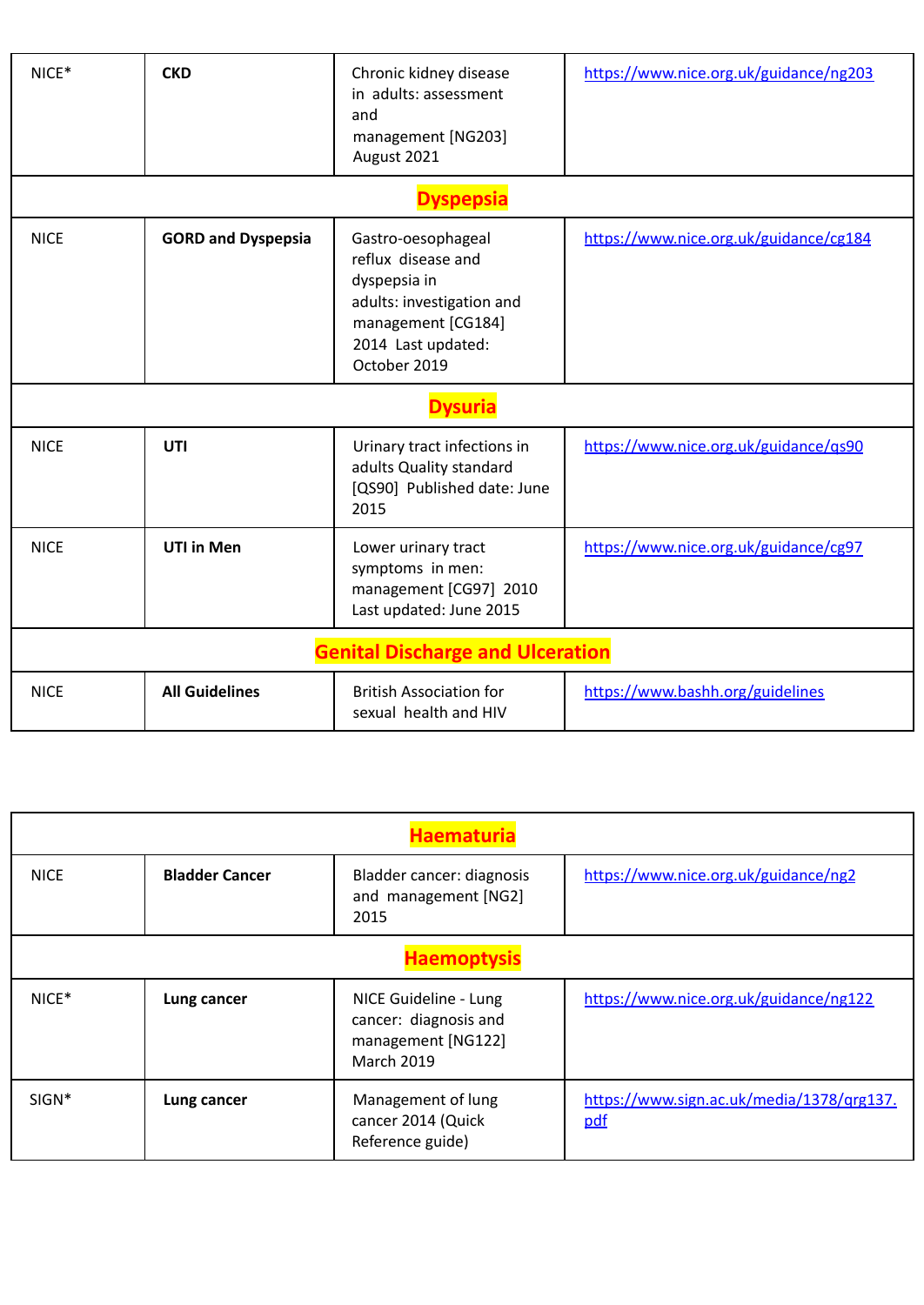| <b>Head Injury</b> |                                                                        |                                                                                                                              |                                              |  |
|--------------------|------------------------------------------------------------------------|------------------------------------------------------------------------------------------------------------------------------|----------------------------------------------|--|
| <b>NICE</b>        | <b>Head Injury</b>                                                     | Head injury: assessment<br>and early management<br>[CG176] 2014 Last<br>updated: September 2019                              | https://www.nice.org.uk/guidance/cg176       |  |
|                    |                                                                        | <b>Hoarseness and Stridor</b>                                                                                                |                                              |  |
| $NICE*$            | <b>Anaphylaxis</b>                                                     | Anaphylaxis: assessment<br>and referral after<br>emergency<br>treatment [CG134]2011<br>Updated: August 2020                  | https://www.nice.org.uk/guidance/cg134       |  |
|                    |                                                                        | <b>Immobility</b>                                                                                                            |                                              |  |
| <b>NICE</b>        | Parkinson's                                                            | Parkinson's disease in<br>adults [NG71] July 2017                                                                            | https://www.nice.org.uk/guidance/ng71        |  |
|                    |                                                                        | <b>Incidental Findings</b>                                                                                                   |                                              |  |
| <b>NICE</b>        | Hypertension                                                           | Hypertension in adults:<br>diagnosis and<br>management [NG136]<br>August 2019                                                | https://www.nice.org.uk/guidance/ng136       |  |
|                    |                                                                        | <b>Joint Swelling</b>                                                                                                        |                                              |  |
| <b>NICE CKS</b>    | Knee pain                                                              | Knee pain - assessment<br>Last revised in July 2017                                                                          | https://cks.nice.org.uk/knee-pain-assessment |  |
| <b>NICE CKS</b>    | Gout                                                                   | Gout<br>Last revised in February 2018                                                                                        | https://cks.nice.org.uk/gout                 |  |
|                    |                                                                        | Lymphadenopathy                                                                                                              |                                              |  |
| <b>NICE</b>        | <b>Metastatic</b><br>malignant disease<br>of unknown<br>primary origin | malignant<br>Metastatic<br>unknown<br>of<br>disease<br>primary origin in adults:<br>diagnosis and<br>management [CG104] 2010 | https://www.nice.org.uk/guidance/cg104       |  |

| <b>Loin Pain</b> |                     |                                                                   |                                                                   |  |
|------------------|---------------------|-------------------------------------------------------------------|-------------------------------------------------------------------|--|
| NICE CKS         | <b>Renal stones</b> | Renal or ureteric colic -<br>acute Last revised in<br>August 2020 | https://cks.nice.org.uk/topics/renal-or-uret<br>eric-colic-acute/ |  |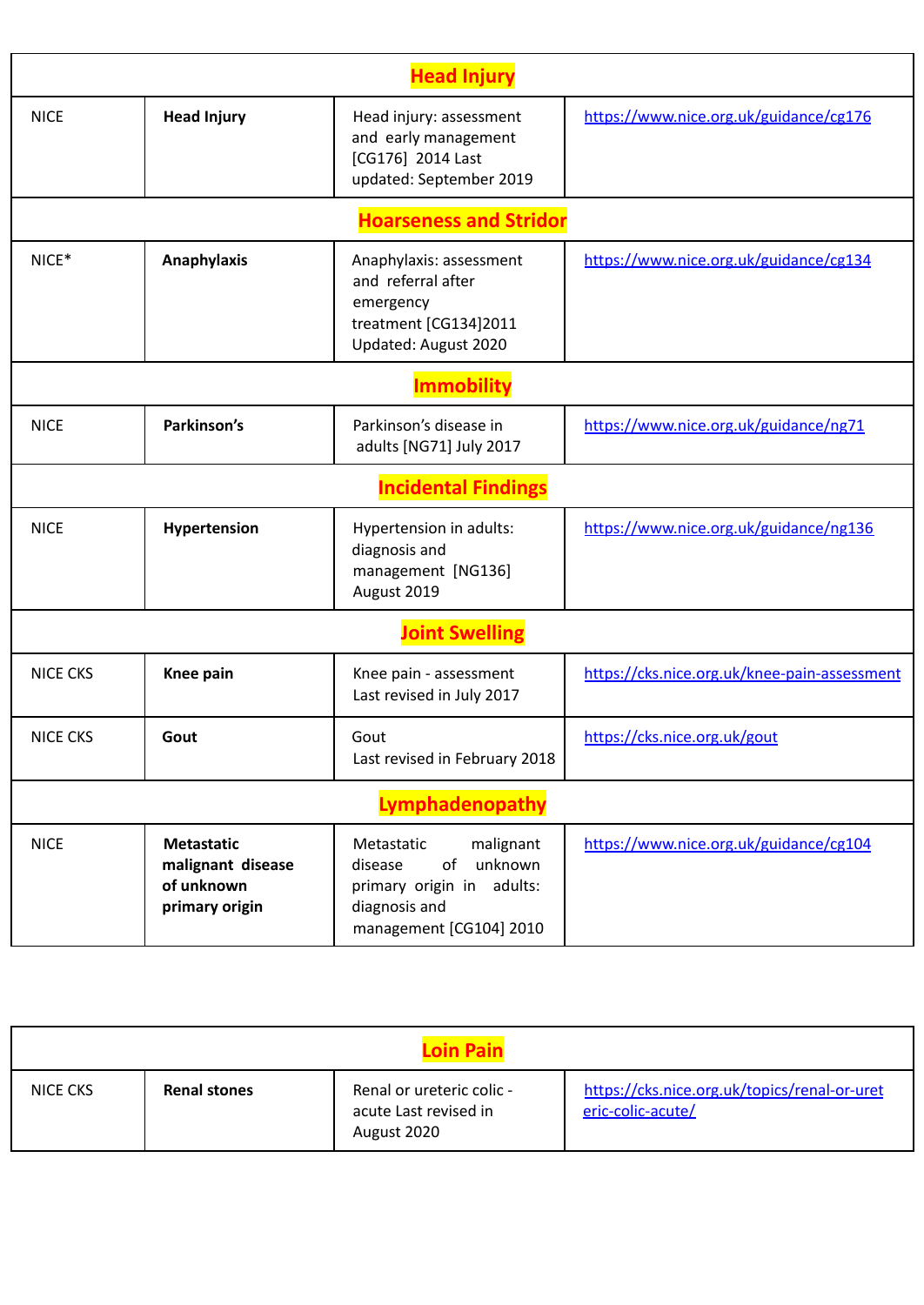| <b>Medical Problems / Complications following Surgical Procedures</b> |                                                           |                                                                                                                            |                                                                                                                                                                |  |
|-----------------------------------------------------------------------|-----------------------------------------------------------|----------------------------------------------------------------------------------------------------------------------------|----------------------------------------------------------------------------------------------------------------------------------------------------------------|--|
| NICE*                                                                 | PE/DVT                                                    | Venous<br>thromboembolic<br>diseases: March 2020                                                                           | https://www.nice.org.uk/guidance/ng158                                                                                                                         |  |
| ESC*                                                                  | <b>Atrial Fibrillation</b>                                | <b>Atrial Fibrillation 2020</b><br>(Management of)                                                                         | https://www.escardio.org/Guidelines/Clini<br>cal Practice-Guidelines/Atrial-Fibrillation<br>Management                                                         |  |
| $NICE*$                                                               | <b>Acute Heart Failure</b>                                | Acute heart failure:<br>diagnosis and<br>management[CG187]<br>October 2014                                                 | https://www.nice.org.uk/guidance/cg187                                                                                                                         |  |
|                                                                       |                                                           | <b>Medical Problems in Pregnancy</b>                                                                                       |                                                                                                                                                                |  |
| <b>NICE</b>                                                           | <b>Diabetes in pregnancy</b>                              | Diabetes in pregnancy:<br>management from<br>preconception to the<br>postnatal period [NG3] 2015<br>Update December 2020   | https://www.nice.org.uk/guidance/ng3                                                                                                                           |  |
| <b>NICE</b>                                                           | <b>Hypertension in</b><br>pregnancy                       | Hypertension in<br>pregnancy: diagnosis and<br>management [NG133]<br>June 2019                                             | https://www.nice.org.uk/guidance/ng133                                                                                                                         |  |
| <b>ESC</b>                                                            | <b>CVD during pregnancy</b>                               | <b>CVD DURING</b><br>PREGNANCY 2018                                                                                        | https://www.escardio.org/static-file/Escardi<br>o/Guidelines/Publications/ Slide%20Set/20<br>18%20CVD%20Pregnancy%20Gles%20Main<br>-Slide-set%20for%20web.pptx |  |
|                                                                       |                                                           | <b>Memory Loss (Progressive)</b>                                                                                           |                                                                                                                                                                |  |
| <b>NICE</b>                                                           | <b>Dementia</b>                                           | Dementia: assessment,<br>management and support<br>for people living with<br>dementia and their carers<br>[NG97] June 2018 | https://www.nice.org.uk/guidance/ng97                                                                                                                          |  |
| <b>Micturition Difficulties</b>                                       |                                                           |                                                                                                                            |                                                                                                                                                                |  |
| <b>NICE</b>                                                           | <b>Urinary incontinence</b><br>in neurological<br>disease | Urinary incontinence in<br>neurological disease:<br>assessment and<br>management Clinical<br>guideline [CG148] 2012        | https://www.nice.org.uk/guidance/cg148                                                                                                                         |  |
| NICE*                                                                 | <b>UTI in Men</b>                                         | Lower urinary tract<br>symptoms in men:<br>management [CG97] 2010<br>Last updated: June 2015                               | https://www.nice.org.uk/guidance/cg97                                                                                                                          |  |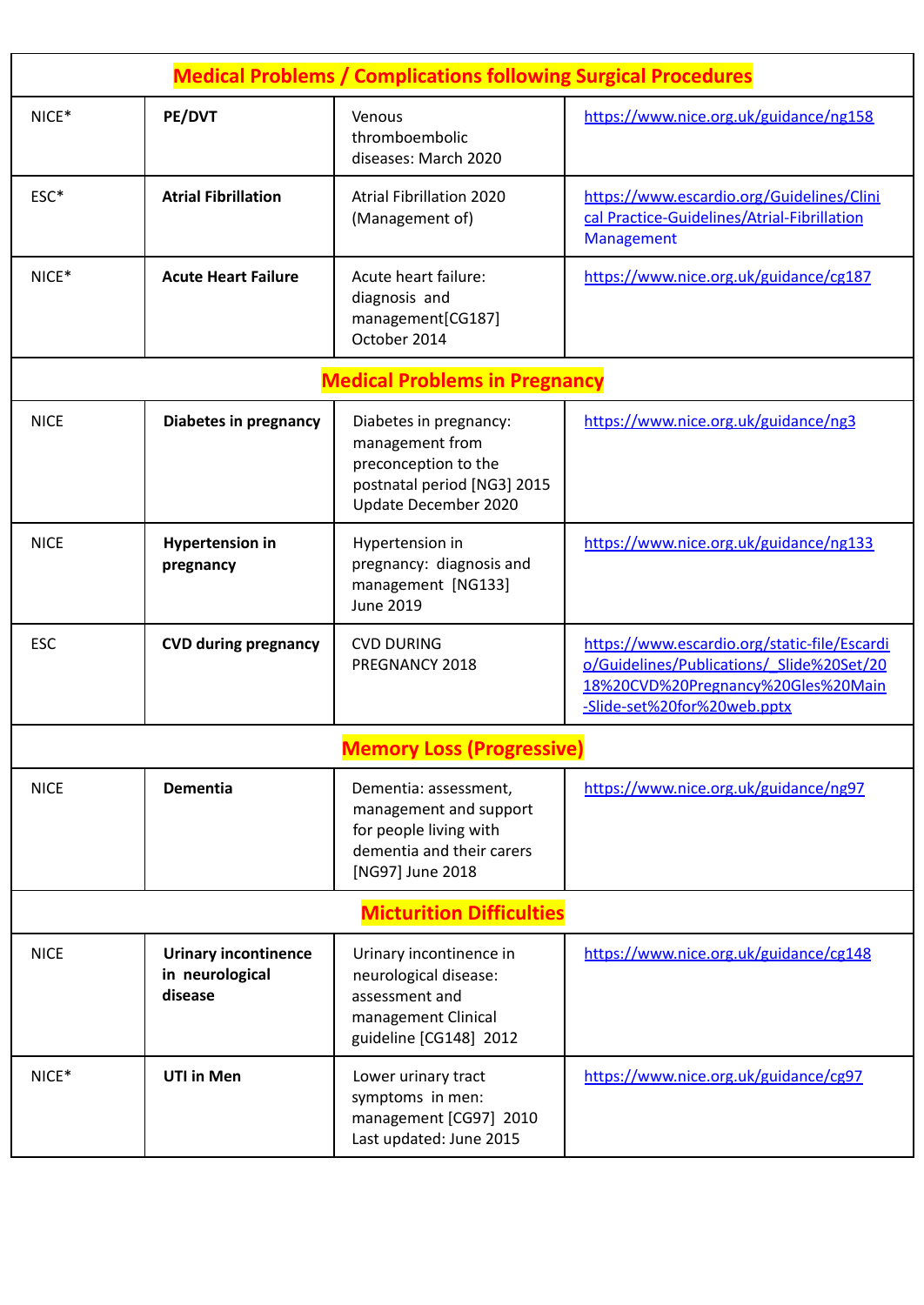| <b>Neck Pain</b> |                     |                                                                                                     |                                                               |  |
|------------------|---------------------|-----------------------------------------------------------------------------------------------------|---------------------------------------------------------------|--|
| <b>NICE CKS</b>  | Neck pain           | Neck pain - non-specific<br>Last revised in October 2018                                            | https://cks.nice.org.uk/neck-pain-non-specific                |  |
| <b>NICE CKS</b>  | Neck pain           | Neck pain - whiplash<br>injury Last revised in<br>October 2018                                      | https://cks.nice.org.uk/topics/neck-pain-<br>whiplash-injury/ |  |
|                  |                     | <b>Physical Symptoms in Absence of Organic Disease</b>                                              |                                                               |  |
| <b>NICE</b>      | <b>Depression</b>   | Depression in adults:<br>recognition and<br>management [CG90] 2009<br>Last updated: April 2016      | https://www.nice.org.uk/guidance/cg90                         |  |
|                  |                     | <b>Polydipsia</b>                                                                                   |                                                               |  |
| <b>NICE</b>      | Type 2 DM           | Type 2 diabetes in<br>adults: management<br>[NG28] 2015 Last<br>updated: December<br>2020           | https://www.nice.org.uk/guidance/ng28                         |  |
| <b>NICE</b>      | Type 1 DM           | Type 1 diabetes in<br>adults: diagnosis and<br>management [NG17]<br>2015 Last updated: July<br>2021 | https://www.nice.org.uk/guidance/ng17                         |  |
|                  |                     | <b>Polyuria</b>                                                                                     |                                                               |  |
| NICE*            | Type 2 DM           | Type 2 diabetes in<br>adults: management<br>[NG28] 2015 Last<br>updated: December<br>2020           | https://www.nice.org.uk/guidance/ng28                         |  |
| NICE*            | Type 1 DM           | Type 1 diabetes in<br>adults: diagnosis and<br>management [NG17]<br>2015 Last updated: July<br>2021 | https://www.nice.org.uk/guidance/ng17                         |  |
| <b>Pruritus</b>  |                     |                                                                                                     |                                                               |  |
| NICE*            | <b>Drug allergy</b> | Drug allergy: diagnosis<br>and management<br>[CG183] 2014                                           | https://www.nice.org.uk/guidance/cg183                        |  |
| NICE CKS*        | <b>Urticaria</b>    | Urticaria Management<br>Last revised in August 2021                                                 | https://cks.nice.org.uk/urticaria                             |  |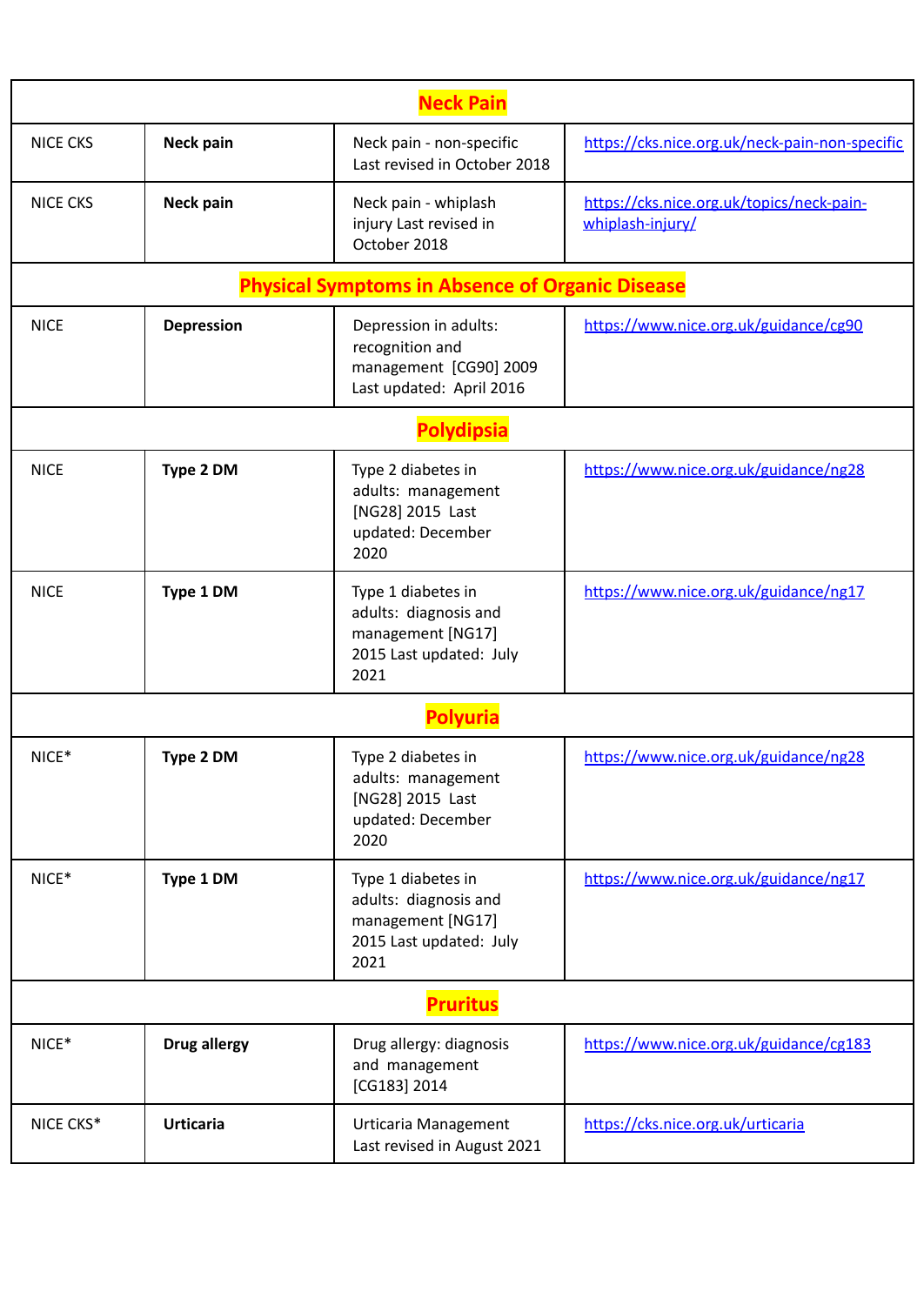| <b>Rectal Bleeding</b> |                      |                                                                           |                                              |  |
|------------------------|----------------------|---------------------------------------------------------------------------|----------------------------------------------|--|
| NICE CKS               | Diverticular disease | Diverticular disease<br>Last revised in January 2021                      | https://cks.nice.org.uk/diverticular-disease |  |
| <b>NICE CKS</b>        | <b>Haemorrhoids</b>  | Haemorrhoids<br>Last revised in July 2021                                 | https://cks.nice.org.uk/haemorrhoids         |  |
| $NICE*$                | Ulcerative colitis   | Ulcerative colitis:<br>management [NG130] 2019                            | https://www.nice.org.uk/guidance/ng130       |  |
| $NICE*$                | Colorectal cancer    | Colorectal cancer:<br>diagnosis and<br>management [NG151]<br>January 2020 | https://www.nice.org.uk/guidance/ng151       |  |

| <b>Skin and Mouth Ulcer</b>        |                                               |                                                                                                |                                                               |  |
|------------------------------------|-----------------------------------------------|------------------------------------------------------------------------------------------------|---------------------------------------------------------------|--|
| NICE*                              | <b>Diabetic foot problems</b>                 | Diabetic foot problems:<br>prevention and<br>management [NG19]<br>2015 Updated October<br>2019 | https://www.nice.org.uk/guidance/ng19                         |  |
| <b>NICE CKS</b>                    | <b>Aphthous ulcer</b>                         | Aphthous ulcer<br>Last revised in April 2021                                                   | https://cks.nice.org.uk/aphthous-ulcer                        |  |
| <b>NICE CKS</b>                    | Herpes simplex - oral                         | Herpes simplex - oral<br>Last revised in October 2016                                          | https://cks.nice.org.uk/herpes-simplex-oral                   |  |
|                                    |                                               | <b>Speech Disturbance</b>                                                                      |                                                               |  |
| RCP*                               | Stroke (ischaemic<br>and haemorrhagic)        | National clinical guideline<br>for stroke 2016                                                 | https://www.strokeaudit.org/Guideline/F<br>ull-Guideline.aspx |  |
|                                    |                                               | <b>Suicidal Ideation</b>                                                                       |                                                               |  |
| NICE*                              | <b>Depression</b>                             | Depression in adults:<br>recognition and<br>management [CG90] 2009<br>Last updated: April 2016 | https://www.nice.org.uk/guidance/cg90                         |  |
| <b>Swallowing Difficulties</b>     |                                               |                                                                                                |                                                               |  |
| RCP*                               | <b>Stroke (ischaemic</b><br>and haemorrhagic) | National clinical guideline<br>for stroke 2016                                                 | https://www.strokeaudit.org/Guideline/F<br>ull-Guideline.aspx |  |
| <b>Syncope &amp; Pre-syncope *</b> |                                               |                                                                                                |                                                               |  |